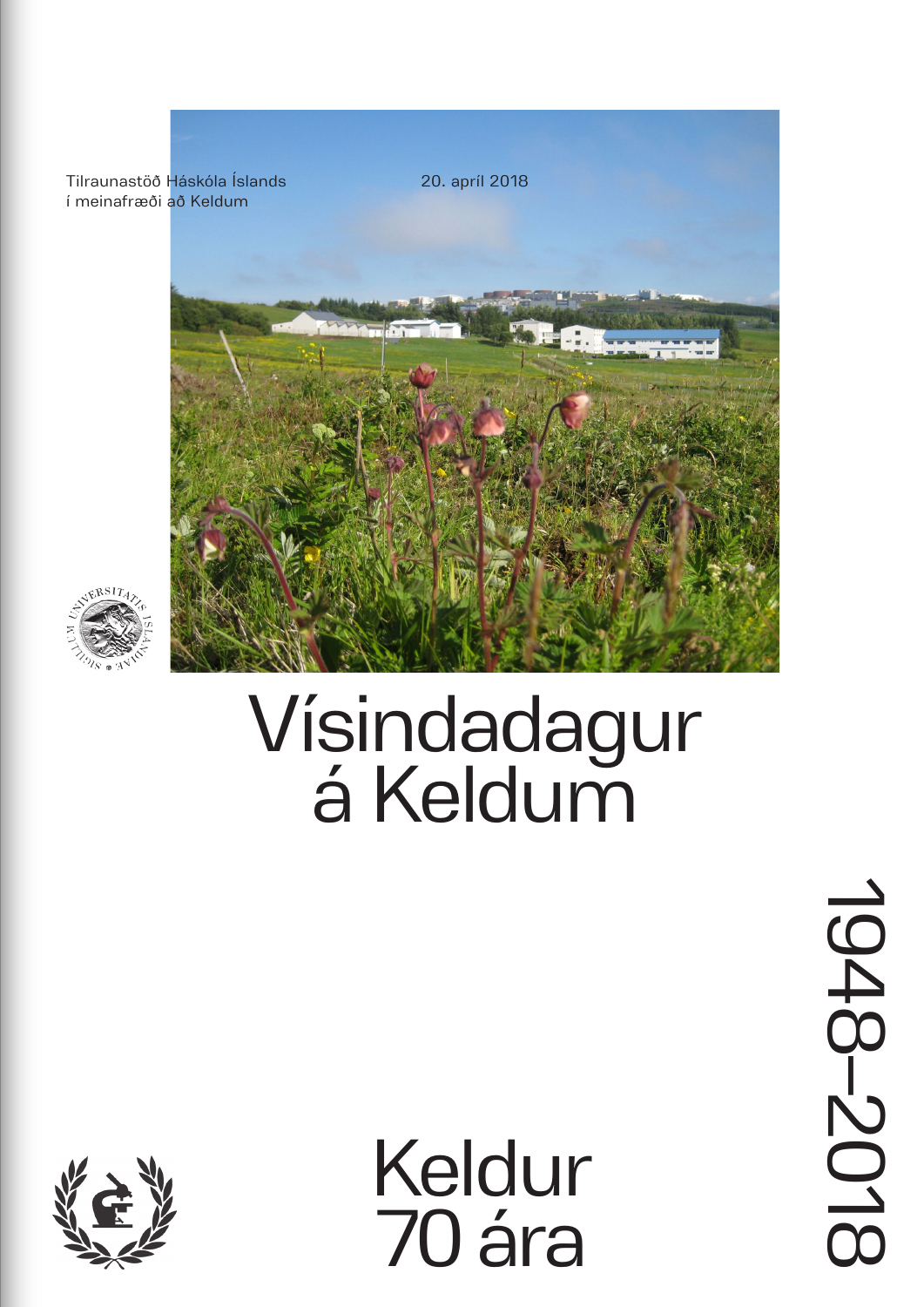# Vísindadagur<br>á Keldum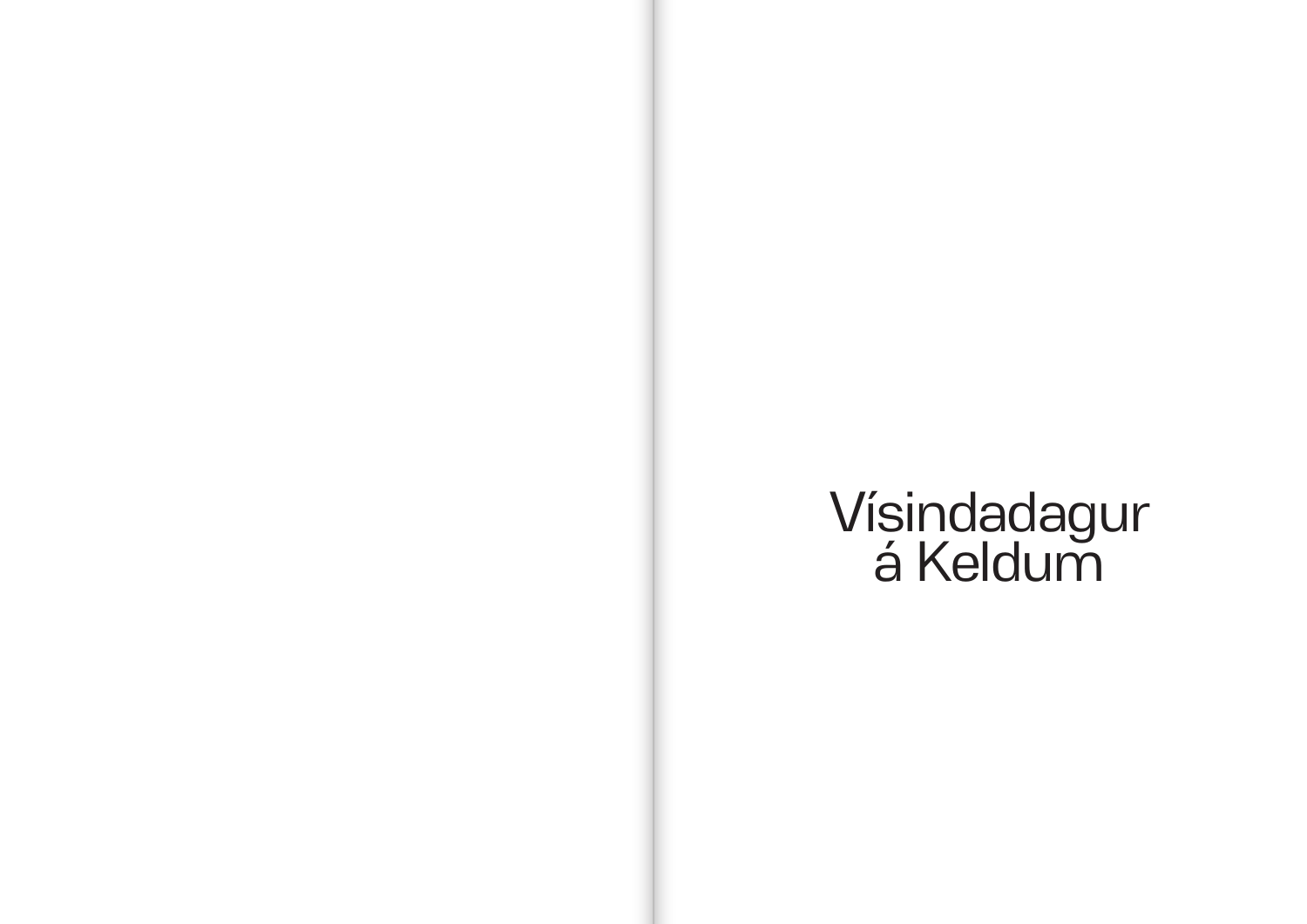#### **Inngangur**

Sigurður Ingvarsson, forstöðumaður

Tilraunastöð Háskóla Íslands í meinafræði að Keldum fagnar sjötíu ára starfsafmæli á þessu ári. Sérstök afmælisdagskrá verður á vísindadegi sem fer fram á bókasafni Tilraunastöðvarinnar. Tilraunastöðin er fyrst og fremst rannsóknastofa á háskólastigi og þar fara fram rannsóknir og greiningar á dýrasjúkdómum. Vísindadagurinn hefur verið haldinn annað hvert ár. Hann hefur fest sig í sessi sem vettvangur fyrir kynningu á starfseminni og er nú haldinn í áttunda sinn. Ráðstefnan er allan daginn og er skipt upp í nokkra ráðstefnuhluta. Meginefni ráðstefnunnar eru rannsóknir og vísindastörf á Keldum, nú með almennara sniði en áður. Aðgangur er öllum heimill og að kostn-

aðarlausu.

Fræðsla verður um helstu nýjungar í rannsóknum og greiningum á dýrasjúkdómum. Vísindadagurinn verður samráðsvettvangur hagsmunaaðila, einkum dýralækna og starfsmanna í dýrasjúkdómageiranum. Stefnt er að því að koma saman starfsmönnum Keldna og starfandi dýralæknum á Íslandi á þessum vísindadegi. Níu fyrirlesarar munu sjá um fræðsluna, einn gestur erlendis frá, hinir eru sérfræðingar á Keldum. Erlendi gestafyrirlesarinn er Martin Krarup Nielsen frá University of Kentucky - Maxwell H. Gluck Equine Research Center, sérfræðingur í sníkjudýrum og hann mun flytja tvo fyrirlestra. Ég vil þakka öllum þeim sem gera vísindadaginn mögulegan, starfsfólki á skrifstofu, fundarstjórum og fyrirlesurum. Sérstakar þakkir fær vísindanefndin sem sá um allan undirbúning og skipulag, en í henni eru Sigurbjörg Þorsteinsdóttir, Stefanía Þorgeirsdóttir og Þórunn Sóley Björnsdóttir. Einnig vil ég þakka þeim sem veita fjárhagslegan stuðning og þeim sem sjá um að veitingar eru fram bornar.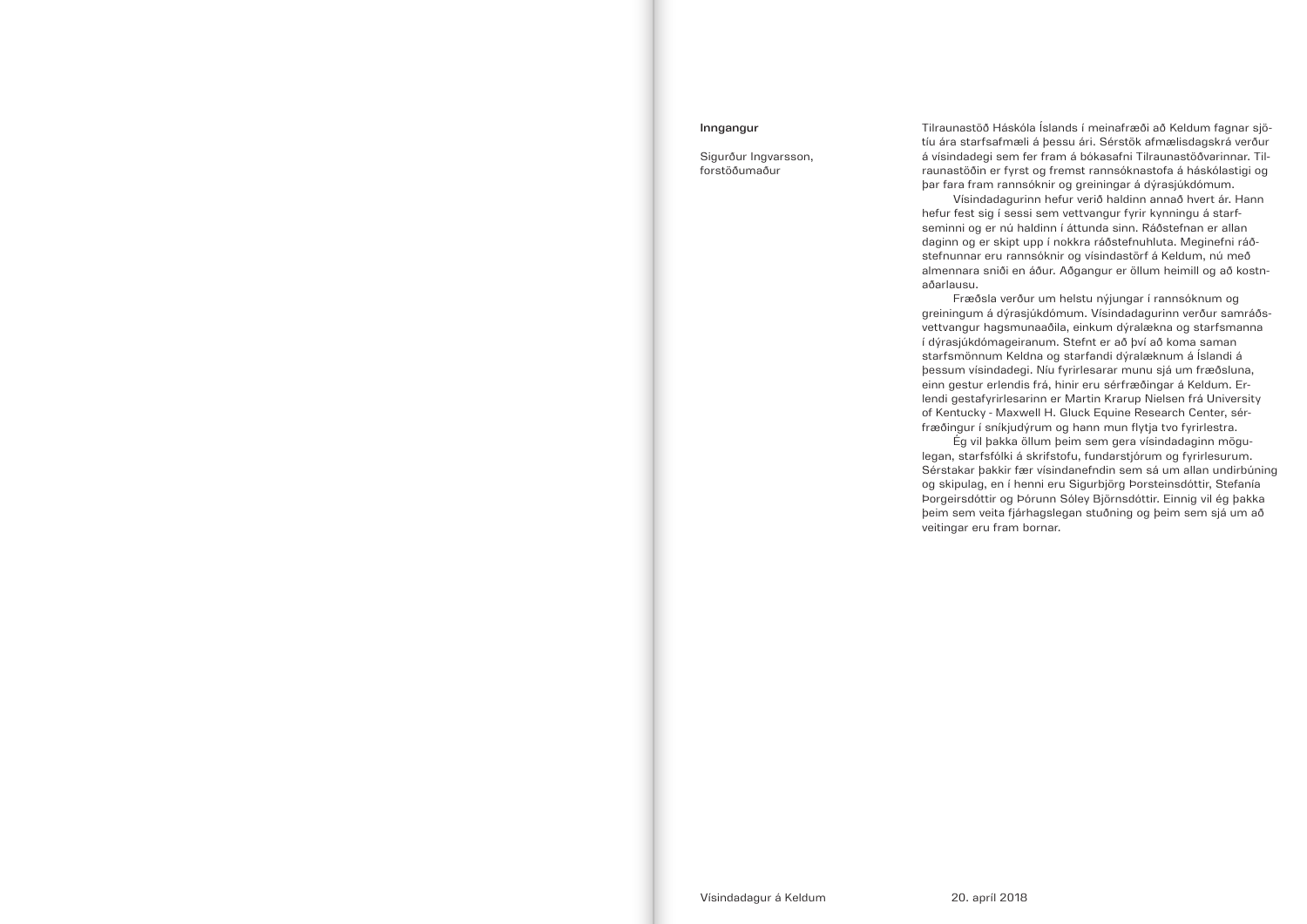| Blaðsíður: | Erindi:                                                                                            |
|------------|----------------------------------------------------------------------------------------------------|
|            | <b>Setning Vísindadags</b>                                                                         |
|            | Ávarp menntamálaráðherra                                                                           |
| 6          | Equine helminth parasites: epidem-<br>iology, diagnostics, anthelmintic<br>resistance, and disease |
| 7          | Rannsóknir á sníkjudýrum hrossa<br>á Íslandi                                                       |
| 8          | Um hunda- og kattasníkjudýr<br>á Íslandi                                                           |
| 9          | Um tríkínur (Trichinella spp.)                                                                     |
| 10         | Nokkrir alvarlegir bakteríu-<br>sjúkdómar í búfé á Íslandi                                         |
| 11         | Salmonella og Campylobacter<br>í dýrum og mönnum                                                   |
| 12         | Sýklalyfjaónæmar bakteríur í dýrum<br>á Íslandi                                                    |
| 13         | Áhrif sjúkdóma á nytjastofna<br>ferskvatns og sjávar á Íslandi                                     |
| 14         | Veirur í dýrum á Íslandi                                                                           |
| 15         | Equine parasitology research:<br>What's new?                                                       |

| Tími  | Fyrirlesari:                                   | Blað                     |
|-------|------------------------------------------------|--------------------------|
| 08:30 | Sigurður Ingvarsson                            |                          |
| 08:35 | Lilja Alfreðsdóttir                            |                          |
| 08:50 | Martin K. Nielsen                              |                          |
| 09:50 | (kaffihlé)                                     |                          |
| 10:10 | Matthías Eydal                                 |                          |
| 10:40 | Karl Skírnisson                                |                          |
| 11:10 | Guðný Rut Pálsdóttir                           |                          |
| 11:40 | (hádegishlé)                                   |                          |
| 12:15 | <b>Eggert Gunnarsson</b>                       | 1                        |
| 12:45 | Vala Friðriksdóttir                            | $\overline{\phantom{a}}$ |
| 13:15 | Þórunn Rafnar Þorsteinsdóttir                  | $\overline{\phantom{a}}$ |
|       | 13:45 (kaffihlé)                               |                          |
| 14:05 | Árni Kristmundsson                             | $\overline{1}$           |
| 14:35 | Vilhjálmur Svansson                            | 1                        |
| 15:05 | Martin K. Nielsen                              | 1                        |
| 16:00 | (léttar veitingar)<br>15:35<br>(dagskrá lokið) |                          |

Vísindadagur á Keldum

Vísindanefnd: Sigurbjörg Þorsteinsdóttir Stefanía Þorgeirsdóttir Þórunn Sóley Björnsdóttir

Forsíðumynd: Sigurbjörg Þorsteinsdóttir

Hönnun umbrots: Þorgeir K. Blöndal

Prentun: GuðjónÓ

Letur: Amma Times New Roman

Styrktaraðilar: Háskóli Íslands Starfsþróunarsetur háskólamanna

Upplag: 60 eintök

Útgáfa: 20. apríl 2018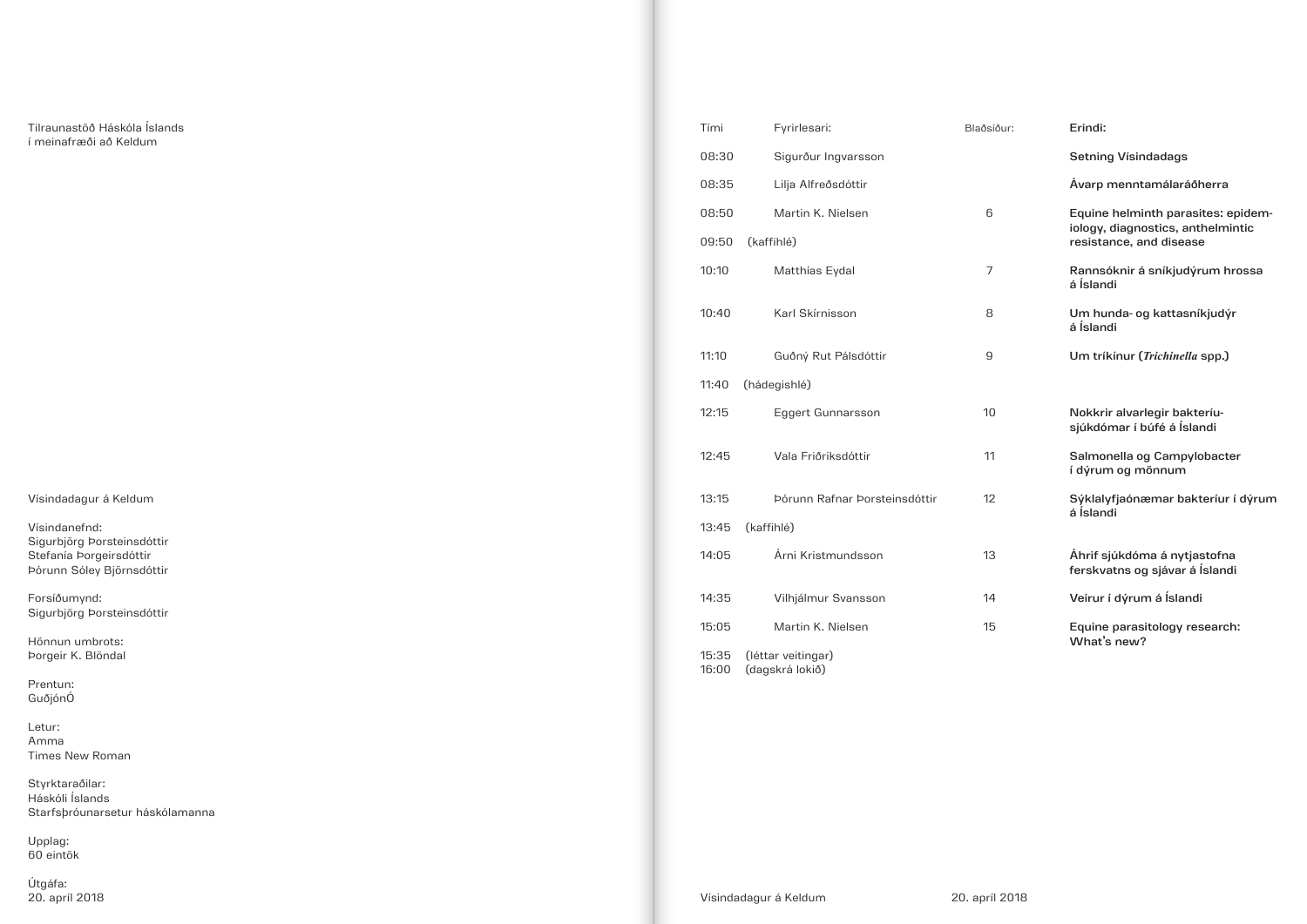#### **Rannsóknir á sníkjudýrum hrossa á Íslandi**

Matthías Eydal

Tilraunastöð Háskóla Íslands í meinafræði að Keldum

Skipulagðar rannsóknir á sníkjudýrum hrossa hófust hér á landi á Keldum fyrir fjórum áratugum. Með krufningum á folöldum og fullorðnum hrossum og rannsóknum á saur hafa verið greindar tegundir sem finnast í meltingarvegi. Athuganir hafa ennfremur m.a. beinst að árstíðasveiflum í fjölda ormaeggja í saur, ormasmiti á beitilandi, áhrifum ormalyfsgjafa á mismunandi árstímum og ónæmi gegn ormalyfjum. Sýkingar af völdum hrossanaglúsar hafa verið kannaðar og virkni lyfja á lúsina rannsökuð. Greindar hafa verið 36 tegundir sníkjudýra. Frumdýr: *Eimeria leuckarti, Cryptosporidium parvum, og Giardia duodenalis* finnast í folöldum. Þráðormar: Stórir dreyraormar (Strongylinae: *Strongylus* spp. o.fl., alls 8 tegundir) og litlir dreyraormar (Cyathostominae, alls 17 tegundir) eru algengir í hrossum á öllum aldri og fjöldi þeirra er oft mikill. Fjöldi dreyraormaeggja sem berst á beitiland með hrossaskít er í hámarki í júní-ágúst, en er miklu minni að vetri. Fjöldi smithæfra ormalirfa á beitilandi nær hámarki í ágúst– október. Árangur ormalyfsgjafa fer eftir gerð lyfs og árstíma, en dreyraormaegg finnast jafnan ekki í saur fyrstu 5-12 vikurnar eftir meðhöndlun. Ónæmi gegn ormalyfinu fenbendazole hefur nú verið staðfest. Hrossaspóluormur (*Parascaris equorum*), hrossanjálgur (*Oxyuris equi*) og folaldaormur (*Strongyloides westeri*) eru algengir í folöldum. Hárormur (*Trichostrongylus axei*) er fremur sjaldséður. Litli hrossanjálgur (*Probstmayria vivipara*) er algengur en skaðlaus. Tvö tilfelli hafa verið greind þar sem jarðvegsþráðormur, *Halicephalobus gingivalis*, hefur dregið hesta til dauða. Bandormur: Anoplocephala perfoliata er algengur í hrossum á öllum aldri. Skordýr: Hrossanaglús (*Werneckiella equi*) er algeng. Tilraunir leiddu í ljós að lyfin imidacloprid og phoxim höfðu afgerandi virkni gegn naglúsum á hrossum.

Equine parasites constitute an ever-present challenge to equine health and well-being that will never be completely under control. Increasing levels of drug resistance over past decades serve to remind us that one-sided reliance on routine preventative anthelmintic treatments is not a sustainable control strategy. All horses are exposed to and infected with worm parasites to some extent, but parasitic disease is very rare and should be viewed as the exception rather than the rule. This presentation will outline key information regarding major equine helminth parasites; ascarids, large and small strongyles, and tapeworms. Less important parasites such as pinworms, threadworms, and bots will be briefly covered as well. The equine ascarid (*Parascaris* spp.) is the primary foal parasite with virtually all foals infected. Worm burdens usually reach their peak around 4-5 months of age, after which egg and worm counts decline and are replaced by strongyles and tapeworms. Small intestinal impactions caused by large numbers of worms are very painful and the prognosis for survival is guarded. Ascarids are widely resistant to ivermectin products all over the world. Fecal egg counts are useful for monitoring presence of ascarid parasites, while ultrasonography can help estimate the size of the parasite burden. Large strongyle parasites (including bloodworms, *Strongylus vulgaris*) have become very rare in managed horse populations. However, bloodworms remain common findings in countries like Denmark and Sweden, where the use of deworming products are restricted by prescription-only legislations. Bloodworms can cause serious life-threatening disease in infected horses. Blood tests and DNA tests have been developed in recent years for detection of bloodworm parasites. None of the large strongyles have shown any signs of drug resistance. Small strongyles (cyathostomins) are the most common parasite category infecting all horses across the world. In very rare cases, they can cause serious diarrhea in heavily infected horses, but the overwhelming majority of horses show no symptoms at all. Drug resistance is far developed and widespread in these parasites across the world, including Iceland. Horse tapeworms (*Anoplocephala perfoliata*) commonly infect grazing horses of all ages, and can cause certain types of colic. No drug resistance has been reported in tapeworms. Several diagnostic tests are available with antibody detection in blood or saliva found to be useful. In summary, parasites are here to stay and eradication should never be the goal. Instead, control programs should be designed to minimize the risk of parasitic disease. This requires a combination of parasite monitoring and strategic deworming treatments.

**Equine helminth parasites: epidemiology, diagnostics, anthelmintic resistance, and disease**

M.K. Nielsen

M.H. Gluck Equine Research Center, Department of Veterinary Science, University of Kentucky, USA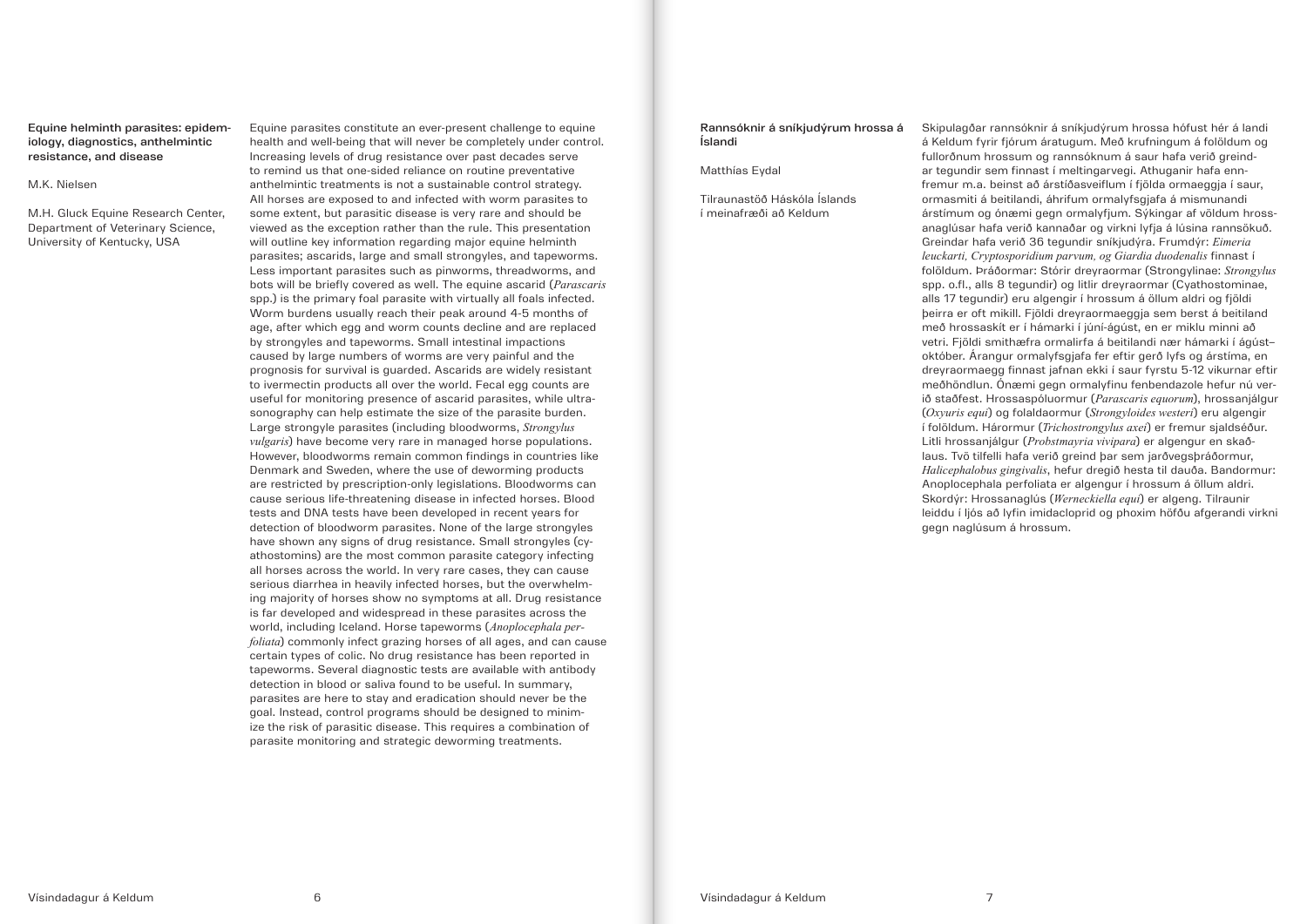Tríkínur eru sníkjuþráðormar af ættkvíslinni *Trichinella*. Þekktar eru átta tegundir (auk fjögurra mismunandi arfgerða) sem staðfestar hafa verið í öllum heimsálfum, að Suðurskautslandinu undanskildu. Tríkínur lifa í ýmsum tegundum hýsla (spendýrum, fuglum og skriðdýrum), smitleiðin er fyrst og fremst í gegnum inntöku á hráu, lirfusmituðu kjöti. Lífsferillinn er beinn (án millihýsla) og lifa fullorðnir, sérkynja ormar niðri í slímhimnu þarmanna. Eftir mökun verpa kvenormarnir lirfum sem rjúfa sér leið inn í blóðrás hýsilsins og dreifast með henni til allra vefja líkamans. Algengast er að finna lirfurnar í sístarfandi vöðvum svo sem í hjarta og þind. Árið 1998 hófu starfsmenn Tilraunastöðvarinnar að Keldum leit að tríkínum í sýnum úr hrossakjöti sem ætlað var til útflutnings. Árið 2012, í kjölfar nýrrar matvælalöggjafar, var tekið til við að leita tríkína í kjöti allra hrossa og svína sem slátrað er á Íslandi. Síðan þá hafa starfsmenn tilraunastöðvarinnar skoðað sýni úr tugþúsundum hrossa og hundruðum þúsunda svína. Tríkínur hafa aldrei fundist við þessar rannsóknir. Einu tríkínurnar sem fundist hafa á Íslandi eru úr hvítabjörnum sem villst hafa til landsins (*Trichinella nativa*).

#### **Um tríkínur (***Trichinella* **spp.)**

Guðný Rut Pálsdóttir

Tilraunastöð Háskóla Íslands í meinafræði að Keldum

Innflutningur hunda til Íslands var bannaður nema með sérstakri undanþágu á árunum 1909 til 1989. Þá var banninu aflétt og innflutningur hunda og katta leyfður að uppfylltum skilyrðum um dvöl í einangrunarstöð, heilbrigðisskoðun og ákveðnar lyfjameðhöndlanir. Þá eru gerðar kröfur um lyfjameðhöndlun gegn bandormum og ytri sníkjudýrum fyrir komu dýranna til landsins. Frá 1989 fram til ársloka 2017 voru 3822 hundar og 900 kettir fluttir til landsins. Dýrin hafa komið frá 67 löndum í öllum heimsálfum. Leit að innsníklum leiddi í ljós eina eða fleiri tegundir sníkjudýra í 10,6% hunda og 4,2% katta, óværa hefur fundist við komuna til landsins á 0,2% hunda og 0,2% katta. Alls hafa 18 tegundir innri sníkjudýra og sex tegundir óværu fundist í eða á innfluttum gæludýrum. Talið er að sex þeirra (þráðormur og fimm óværutegundir) hafi borist yfir í innlenda hunda eða ketti með gæludýrum sem enn voru smituð þegar einangrunarvist lauk. Tvær eða þrjár tegundanna virðast hafa náð fótfestu á Íslandi en talið er að tekist hafi að útrýma þremur þeirra.

**Um hunda- og kattasníkjudýr á Íslandi** 

Karl Skírnisson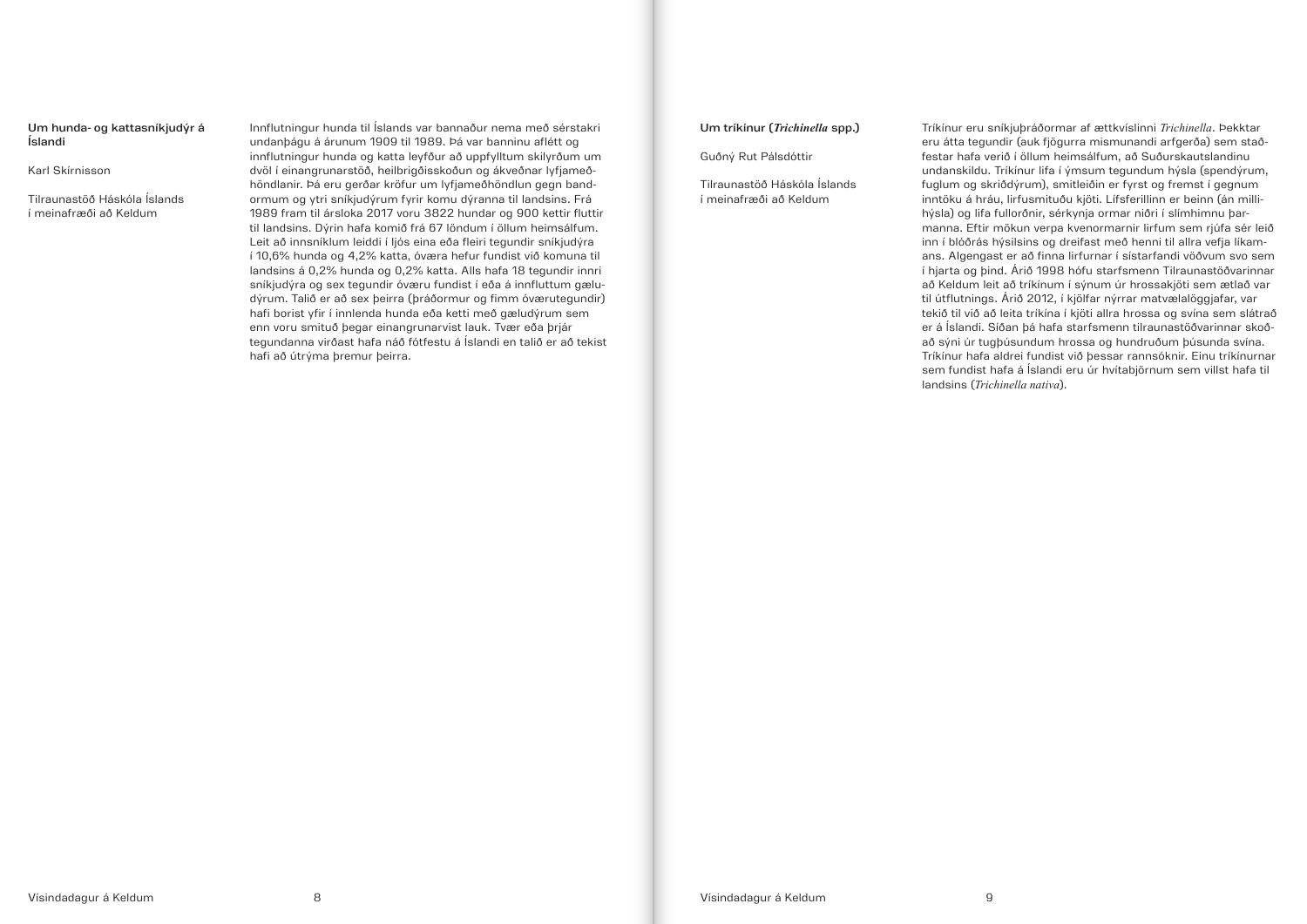Súnur (zoonosis) eru sjúkdómar eða sýkingavaldar (súnuvaldar) sem smitast á milli manna og dýra með náttúrulegum hætti. Heilbrigðisyfirvöld eru sérstaklega á verði gagnvart súnuvöldum og á Íslandi er í gildi sérstök reglugerð (nr. 1048/2011) sem hefur þann tilgang að sjá til þess að súnur og súnuvaldar og tengt þol þeirra gegn sýklalyfjum sé vaktað á réttan hátt.

*Salmonella* og *Campylobacter* eru bakteríur sem finnast víða í náttúrunni, í meltingarvegi dýra og manna og geta borist með saur. Þessar bakteríur geta valdið sjúkdómum bæði í dýrum og mönnum (súnuvaldar), bæði einstaklings- og hópsýkingum. Smitaðir einstaklingar geta líka í mörgum tilfellum verið frískir smitberar. *Salmonella* og *Campylobacter* eru einar algengustu ástæður matarsýkinga í Evrópu. Mikil áhersla hefur verið lögð á það hér á landi að bæta heilbrigði dýra og tryggja öryggi matvæla og hafa *Salmonella* og *Campylobacter* verið í aðalhlutverki í þeirri baráttu. Árangurinn hefur verið mjög góður og Íslendingar standa að mörgu leyti framar nágrannaþjóðunum hvað þetta varðar

#### **Salmonella og Campylobacter í dýrum og mönnum**

#### Vala Friðriksdóttir

Tilraunastöð Háskóla Íslands í meinafræði að Keldum

Íslenskur búpeningur er laus við marga smitsjúkdóma af völdum baktería sem herja á búfé erlendis. Þessu ræður aldalöng einangrun og strangar reglur hvað varðar innflutning á búfé, erfðaefni búfjár, búfjárafurðum og öðru er viðkemur búfjárhaldi. Sagan kennir okkur að frávik frá þessu getur haft alvarlegar afleiðingar. Hér verða nefnd tvö dæmi.

Árið 1933 voru fluttar inn 33 kindur frá Þýskalandi til kynbóta. Óþol réði því að sóttkví var stytt verulega frá því sem áætlað var í fyrstu og fénu dreift út um allt land. Með þessu fé bárust þrír alvarlegir smitsjúkdómar sem á næstu árum og áratugum lögðu sauðfjárbúskap á Íslandi nær alveg í rúst. Einn þessara sjúkdóma var garnaveiki af völdum bakteríunnar *Mycobacterium avium* subsp*. paratuberculosis*. Þrátt fyrir niðurskurð og fjárskipti tókst ekki að útrýma garnaveikinni. Með bólusetningu hefur þó tekist að koma að mestu í veg fyrir tjón af völdum sjúkdómsins. Það er hæpið að hægt sé að útrýma garnaveiki með bólusetningu. Engu að síður er mikilvægt að halda vel utan um framkvæmd bólusetningarinnar til þess að hefta útbreiðslu og koma í veg fyrir tjón sem hún getur valdið.

Árið 2010 kom upp áður óþekktur sjúkdómur í hrossum hér á landi, svo kallaður smitandi hósti. Sjúkdómurinn fór eins og eldur um sinu og dreifðist út um allt land. Rannsóknir leiddu í ljós að orsökin var sérstakur stofn af bakteriunni *Streptococcus equi*  subsp*. zooepidemicus*. Smitdreifing átti sér að öllum líkindum stað frá tiltekinni þjálfunarmiðstöð fyrir hross. Líkur benda til að smit hafi borist til landsins með notuðum reiðtygjum eða reiðfatnaði. Sjúkdómurinn olli umtalsverðu tjóni á meðan hann gekk yfir. Í dag er þessi sjúkdómur landlægur, kemur helst fyrir í yngri hrossum en veldur í fæstum tilvikum alvarlegum veikindum. Hann er okkur þó alvarleg áminning um nauðsyn stöðugrar varðstöðu gagnvart smitsjúkdómum erlendis frá.

**Nokkrir alvarlegir bakteríusjúkdómar í búfé á Íslandi**

Eggert Gunnarsson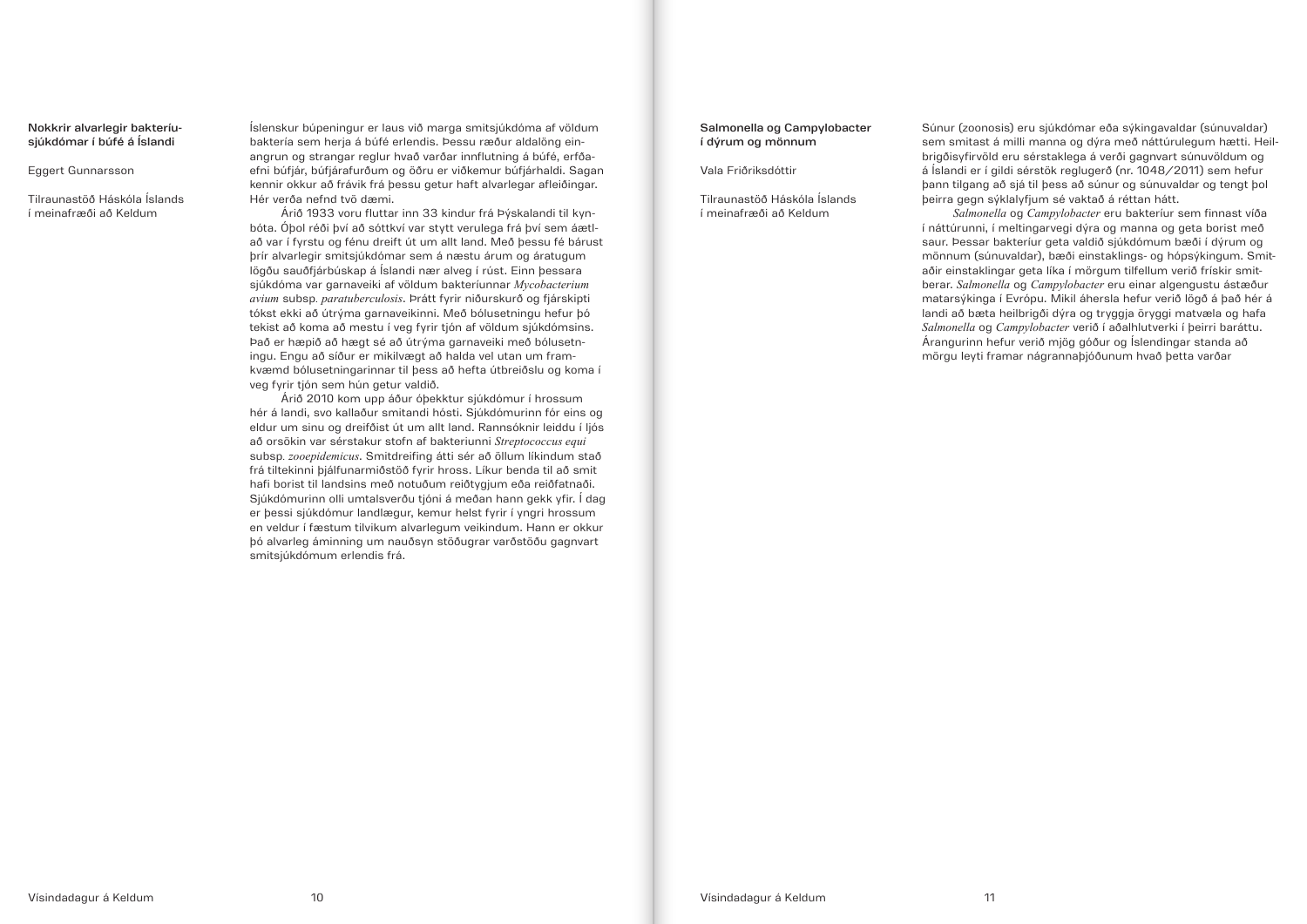#### **Áhrif sjúkdóma á nytjastofna ferskvatns og sjávar á Íslandi**

#### Árni Kristmundsson

Tilraunastöð Háskóla Íslands í meinafræði að Keldum

**Sýklalyfjaónæmar bakteríur í dýrum** Sýklalyfjaónæmi er ein stærsta ógn við lýðheilsu í heiminum í dag og Alþjóðaheilbrigðisstofnunin (WHO), Sameinuðu þjóðirnar og Evrópusambandið hafa hvatt aðildarþjóðir sínar til að efla rannsóknir sem nýta mætti til að stemma stigu við þessari ógn. Aukið ónæmi baktería fyrir sýklalyfjum veldur vandamálum við meðferð sýkinga og hefur þar af leiðandi slæmar afleiðingar fyrir heilsu manna og dýra og veldur auknum kostnaði við heilbrigðisþjónustu.

> Sýklalyfjanotkun í bæði mönnum og dýrum hefur áhrif á uppkomu og dreifingu ónæmra bakteríustofna. Sýklalyfjaónæmar bakteríur og ónæmisgen geta svo borist milli manna og dýra, með beinni snertingu, í gegnum umhverfið og í gegnum matvæli. Með auknum ferðalögum og viðskiptum með matvæli og dýraafurðir heimshorna á milli opnast einnig leiðir fyrir sýklalyfjaónæmar bakteríur til að dreifa sér.

> Tilraunastöð Háskóla Íslands í meinafræði, að Keldum, er innlend tilvísunarrannsóknarstofa fyrir Ísland í sýklalyfjanæmi baktería úr dýrum og matvælum. Á Keldum fara fram næmispróf á þeim súnuvöldum sem greinast í matvælum, dýrum og fóðri, í skimunum á vegum Matvælastofnunar. Matvælastofnun stendur einnig fyrir skimunum fyrir svokölluðum ESBL og/eða AmpC myndandi *E. coli* og bendibakteríu (indicator) *E. coli* í svínum og kjúklingum og í fersku svína- og kjúklinga- kjöti og fara þær rannskóknir einnig fram á Keldum. Almennt má segja að algengi sýklalyfjaónæmra baktería í dýrum sé frekar lágt á Íslandi miðað við önnur lönd í Evrópu. Í þessu erindi verður farið yfir helstu niðurstöður næmisprófana á þeim stofnum sem greinst hafa í skimunum á vegum Matvælastofnunar, auk þeirra vísindarannsókna sem hafa verið í gangi á Keldum á sýklalyfjanæmi baktería í dýrum.

Upphaflega eiga allir sýklar sem smita lagar- og landdýr uppruna sinn í náttúrunni. Þótt sjúkdómar eigi að einhverju marki þátt í náttúrlegum dauða í öllum villtum stofnum virðast áhrif þeirra almennt vera óveruleg og eiginlegir sjúkdómsfaraldrar tiltölulega sjaldgæfir. Í villtri náttúru eru lagardýr, s.s. fiskar og skeldýr, jafnan í sínu kjörumhverfi, streituþættir fáir og samlífi hýsils og sýkils í nokkurs konar jafnvægi. Ýmsir lífrænir og ólífrænir umhverfisþættir geta raskað þessu jafnvægi og getur slík röskun valdið því að upp koma sjúkdómsfaraldrar. Aðfluttir sýklar, sem eru innlendum hýslum framandi, geta einnig valdið verulegum skaða. Segja má að fiskar í eldi séu ekki við sínar kjöraðstæður. Þar eru fyrir hendi ýmsir streituvaldandi þættir sem geta valdið ónæmisbælingu sem gerir þá móttækilegri fyrir sjúkdómum. Einnig er þéttleiki þar jafnan meiri, sem veldur því að smit milli fiska verður mun greiðara og smitmögnun meiri. Af þessum sökum eru eldisfiskar bólusettir fyrir mörgum helstu sjúkdómsvöldum sem herja á þá og með því móti eru sjúkdómar lágmarkaðir. Slíkt er að sjálfsögðu ekki gerlegt í tilfelli villtra fiskistofna. Nýrnaveikibakterían er gott dæmi um mun á aðstæðum

eldis- og villtra fiska. Bakterían er landlæg og mjög algeng í villtum stofnum laxfiska. Þrátt fyrir það virðast þessar sýkingar ekki standa þeim fyrir þrifum og engin þekkt dæmi um nýrnaveikifaraldra. Í fiskeldi er hún hins vegar hinn mesti vágestur en hvorki eru til virk bóluefni né lyf gegn þessum sýkingum..

Þrátt fyrir að faraldrar í náttúrunni séu hlutfallslega fátíðir, þá koma þeir þó reglulega upp. Í sumum tilfellum eru ástæður þeirra nokkuð ljósar, en í mörgum tilfellum ekki. Nokkur þekkt dæmi eru um sjúkdómsfaraldra í villtum fiskum og skelfiskum á Íslandi, bæði í ferskvatni og í sjó. Í erindinu verður gefið yfirlit yfir þau tilfelli.

### **á Íslandi**

Þórunn Rafnar Þorsteinsdóttir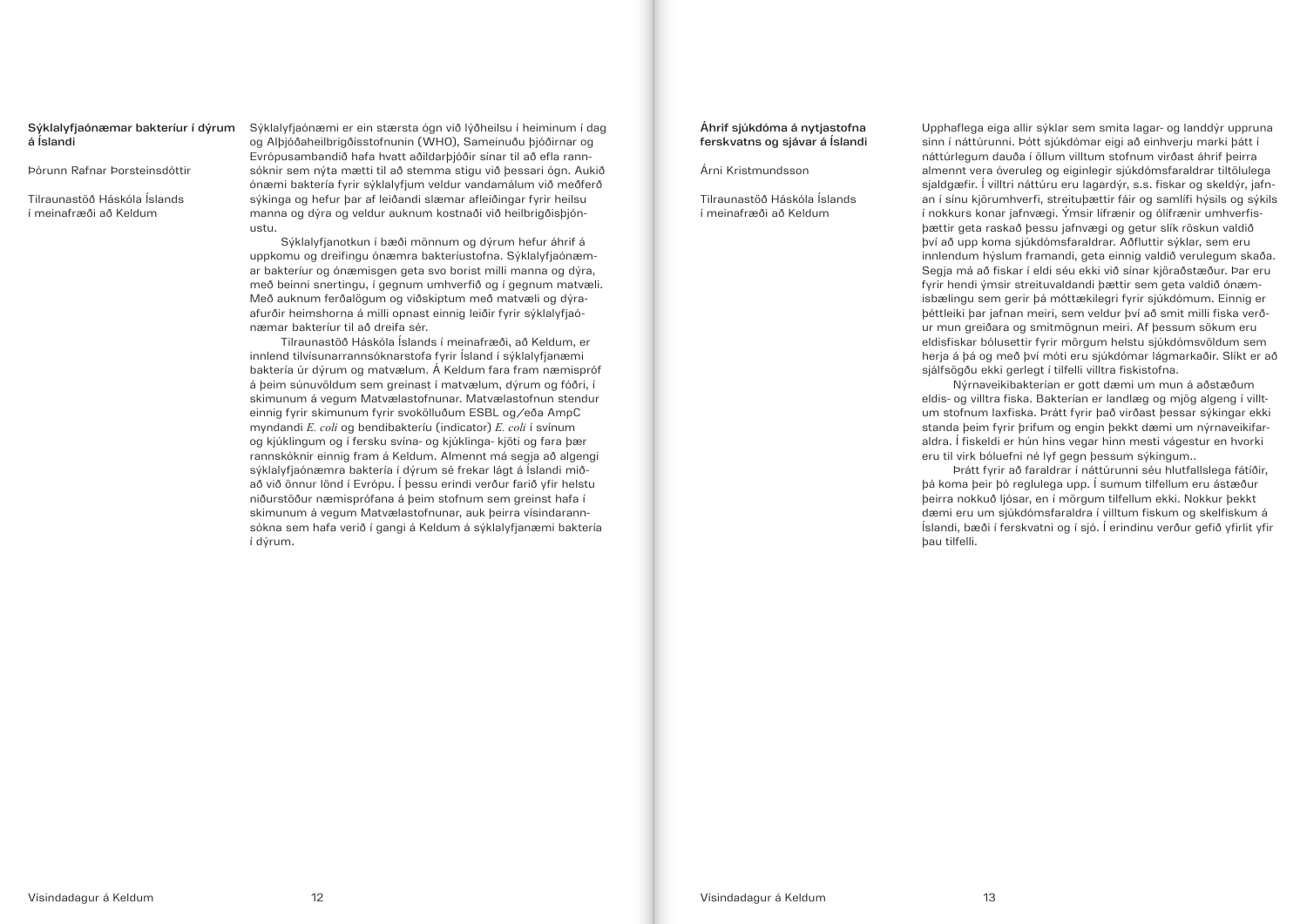#### **Equine parasitology research: What's new?**

#### M.K. Nielsen

M.H. Gluck Equine Research Center, Department of Veterinary Science, University of Kentucky, USA

Veirur eru fjölbreyttur flokkur örsmárra smitefna sem eiga það sameiginlegt að vera háðar því að komast inn í frumur til að fjölga sér. Utan frumunnar fjölga veirur sér ekki. Veirur hafa væntanlega fylgt lífverum frá upphafi lífsins og haft áhrif á þróun þeirra. Líklegt er að allar lífverur séu veirusmitaðar eða geti smitast af veirum. Uppruni veira er óljós en sennilegast þykir að þær eigi uppruna sinn í frumulíffærum sem fruman hefur misst stjórn á. Erfðaefni veira getur verið ein- eða tvíþátta RNA eða DNA. Erfðaefnið er umlukið próteinhylki og sumar veirur eru einnig klæddar lípiðkápu úr frumuhimnunni. Í kápunni eru veiruprótein sem ráða hvaða frumur veirurnar geta sýkt.

Utan frumunnar er mjög misjafnt hve harðgerðar veirurnar eru og hve vel þær þola ytra áreiti s.s. hitabreytingar, sótthreinsiefni - án þess að missa smithæfni sína. Mismunandi er hve tegundasérhæfðar veirur eru og einnig eru smitleiðir mjög breytilegar eftir veirum.

Talið er að einungis brot af þeim veirum sem er að finna í lífríkinu séu þekktar. Vitneskja okkar um hvaða veirur er að finna í íslenskum dýrum er brotakennd en þær rannsóknir sem þó hafa verið gerðar benda til að stór hluti veira sem þekktar eru í dýrum séu ekki til staðar hérlendis. Af íslensku búfé er vitneskja okkar um veirusmit hvað best varðandi hross. Því hafa ráðið umfangsmiklar rannsóknir í tengslum við sjúkdómsfaraldra á síðustu áratugum.

Í erindinu verður gerð grein fyrir núverandi stöðu þekkingar á veirum í dýrum á Íslandi og nokkur dæmi tekin um rannsóknir á veirusýkingum hérlendis.

Research in equine parasitology is currently focused on two major areas: Improved diagnostic methods and alternative treatment modalities. Other projects investigate parasite epidemiology and inflammatory reactions to parasite infections and deworming. This presentation will briefly outline some recent findings in these research areas. The go-to diagnostic test for equine parasitology has been the fecal egg count. While this method is more important than ever today, it also has limitations. Counts are variable, they do not correlate directly with worm burdens, and they do not allow for direct detection of certain parasite species. In recent years, antibody-detection tests have been developed for diagnosis of equine tapeworms and bloodworms and have been found useful. Another antibody test is under development for detection of disease causing small strongyle parasite larvae. Large roundworms (ascarids) are readily visible with ultrasonography and a technique and scoring system was recently decribed and validated. This method can be applied to foals and is capable of detecting presence of worms present in the small intestine. A technology allowing for automated parasite egg counts in fecal samples by use of image analysis and a smartphone application has been shown to effectively increase precision of these egg counts, while generating the results in less than five minutes. This method does not require a microscope and the system is portable, so samples can be analyzed in the barn, if needed. With the ever-increasing levels of drug resistance in equine parasites, alternative treatment approaches are in need of being explored. Combination deworming products have reached the markets in some parts of the world, and research suggests that these may be more sustainable than rotating between different products through the year. However, recent work with combination deworming in horses illustrated that the approach may not work well, if some resistance has already developed to the active ingredients. Current work is investigating the anti-parasitic properties of certain proteins secreted by soil-dwelling bacteria. Some of these have been found to possess potency against intestinal parasites and a pilot study suggested a good effect against equine ascarids and more work will explore this further.

#### **Veirur í dýrum á Íslandi**

#### Vilhjálmur Svansson